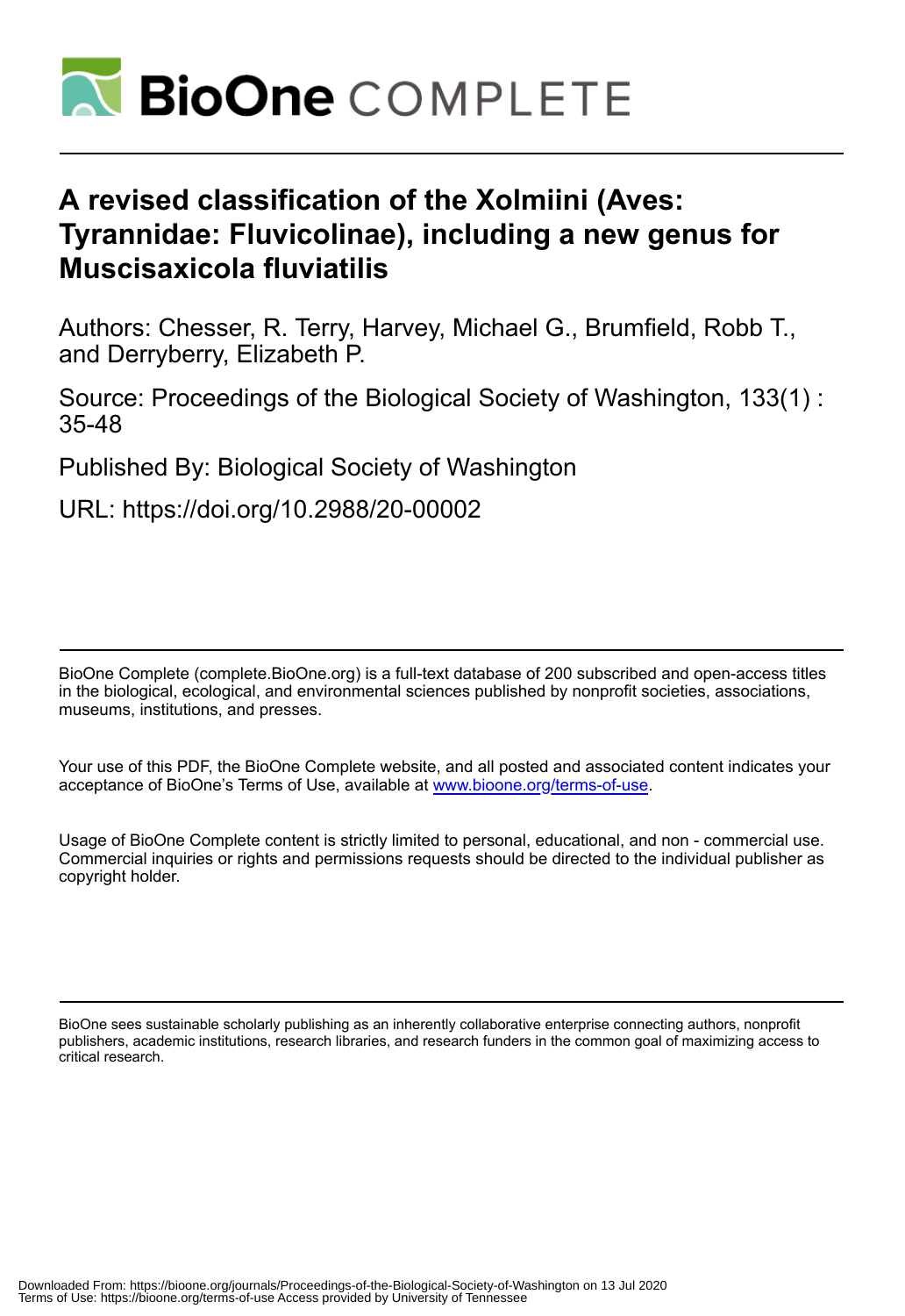## A revised classification of the Xolmiini (Aves: Tyrannidae: Fluvicolinae), including a new genus for Muscisaxicola fluviatilis

R. Terry Chesser<sup>1,2</sup>, Michael G. Harvey<sup>3</sup>, Robb T. Brumfield<sup>4</sup>, and Elizabeth P. Derryberry<sup>3</sup>

<sup>1</sup> U.S. Geological Survey, Patuxent Wildlife Research Center, 12100 Beech Forest Drive,

Laurel, MD 20708, USA<br><sup>2</sup> Division of Birds, Department of Vertebrate Zoology, National Museum of Natural History,<br>Smithsonian Institution, P. O. Box 37012, Washington, DC 20013, USA

<sup>3</sup> Department of Ecology and Evolutionary Biology, 569 Dabney Hall, University of Tennessee,<br>Knoxville, TN 37996, USA

<sup>4</sup> Museum of Natural Science and Department of Biological Sciences, 119 Foster Hall, Louisiana State University Baton Rouge, LA 70803, USA

Abstract.—Recent studies using molecular phylogenetics have provided new insight into the composition of and relationships among species in the avian tribe Xolmiini. Key findings include the paraphyly of Xolmis, including the exclusion of  $X$ . *dominicanus* from the Xolmiini, and the apparent paraphyly of Muscisaxicola. We provide a revised classification of the Xolmiini, including a new genus for Muscisaxicola fluviatilis, based on the recent phylogenetic results.

Keywords: Xolmis, Cnemarchus, tyrant-flycatcher, Tyrannidae, suboscine, systematics

The avian tribe Xolmiini (Tello et al. 2009) is a clade of South American birds found mainly in open country in the southern part of the continent, the Andes, and the northern non-Andean highlands, although a few species inhabit Amazonian or other tropical lowlands. The group includes the genera Lessonia Swainson, 1832 (the negritos); Knipolegus Boie, 1826 (black-tyrants); Hymenops Lesson, 1828 (Spectacled Tyrant); Satrapa Strickland, 1844 (Yellow-browed Tyrant); Muscisaxicola Orbigny & Lafresnaye, 1837 (groundtyrants); Cnemarchus Ridgway, 1905, Polioxolmis Lanyon, 1986, and Myiotheretes Reichenbach, 1850 (bush-tyrants); Xolmis Boie, 1826, and Neoxolmis Cory and Hellmayr, 1927 (monjitas); and Agriornis Gould, 1839 (shrike-tyrants). Tello et al. (2009) sequenced the nuclear genes RAG-1

and RAG-2 for 13 of the 49 species of the Xolmiini (1–2 species per genus) as part of a genus-level study of the Tyrannides. They determined that this group of genera forms a clade, and they further divided the clade into two subgroups, one consisting of Lessonia, Knipolegus, and Hymenops (termed the Knipolegus group), the other of the remaining genera (Xolmis group).

Fjeldså et al. (2018) conducted a more comprehensive molecular study of the group, sequencing two mitochondrial genes and four nuclear introns for 43 species of Xolmiini as part of a study of the tyrannid subfamily Fluvicolinae. Broadly speaking, their results supported the monophyly of the group, but Xolmis dominicanus was determined to be only distantly related to the Xolmiini, nesting instead within the tribe Fluvicolini (sensu Tello et al. 2009). Further, their results DOI: 10.2988/20-00002 suggested that *Muscisaxicola* was sister to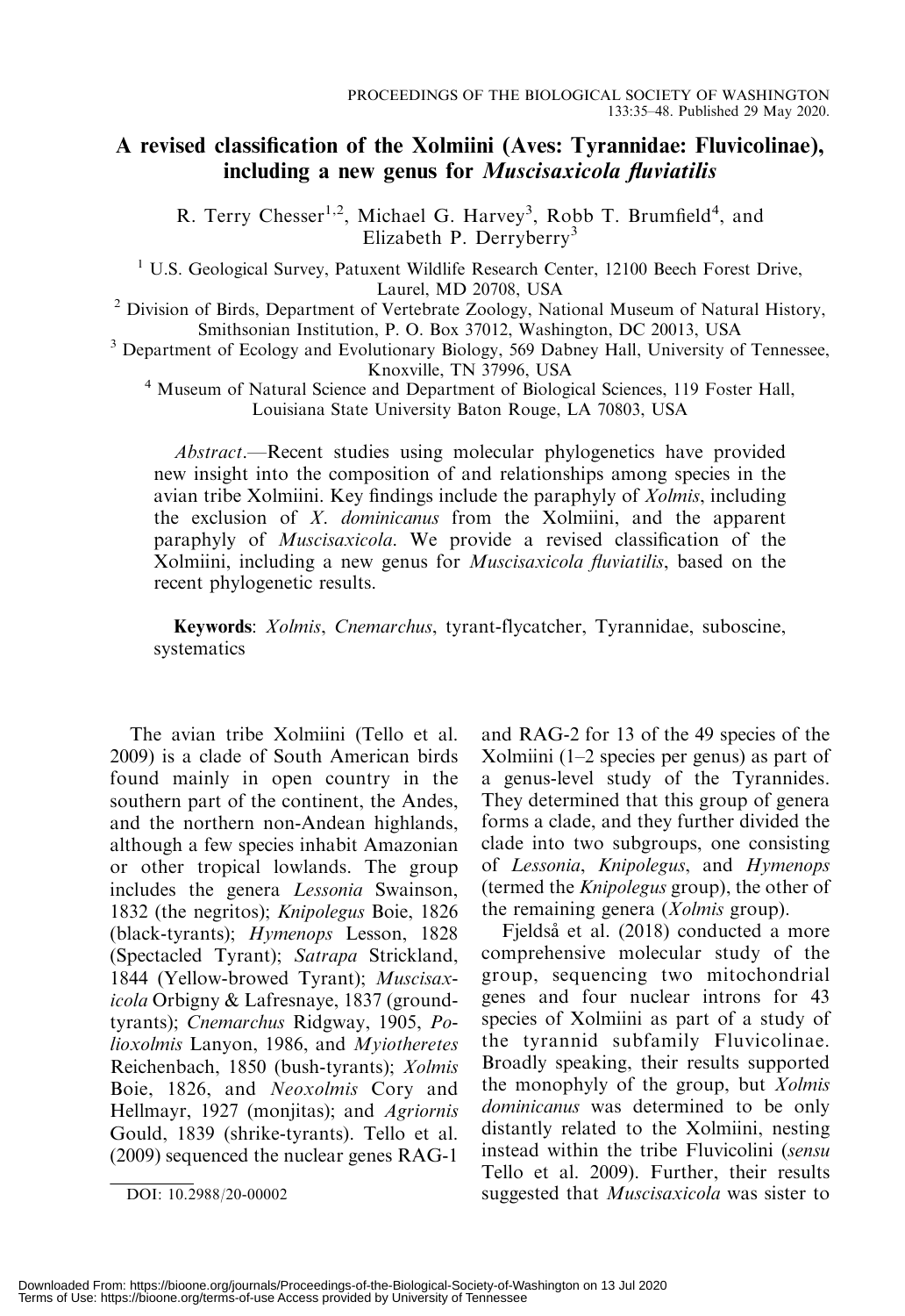the rest of the Xolmiini (albeit with weak support) and that Satrapa icterophrys grouped with the Knipolegus group of Tello et al. (2009) rather than with the remainder of their *Xolmis* group (although again with weak support).

As part of a larger phylogenetic project on suboscine birds, Harvey et al. (in review) sequenced loci surrounding 2,389 ultraconserved elements (UCEs) and conserved exons for 48 of the 49 species of Xolmiini (all except Neoxolmis salinarum; Appendix 1). Detailed methods are described in that study, but, in brief, sequences were assembled using a pipeline based on Phyluce (Faircloth 2016) and two sets of alignments were examined: one with minimal filtering for missing data (T400F), and another with more extensive alignment filtering (HGAPF) using GBLOCKS (Castresana 2000). Phylogenies were estimated using concatenated datasets in ExaML (Kozlov et al. 2015) with 100 bootstrap replicates to evaluate support, and time-calibrated using a penalized likelihood approach (Smith and O'Meara 2012) combined with published fossil records. A summary species-tree method, ASTRAL III (Zhang et al. 2017), was also used, with tips missing from more than 250 loci removed to avert spurious placement.

Harvey et al. (in review) found the Xolmiini to form a clade exclusive of X. dominicanus, but in their phylogeny, the grouping *Muscisaxicola* + Satrapa was sister to the remaining species. Moreover, two genera, Xolmis and Muscisaxicola, were paraphyletic in their trees. Below we examine the results of Harvey et al. (in review) and prior studies in greater detail. We focus on the primary tree of Harvey et al. (in review), the ExaML T400F tree (Fig. 1, Appendix 2a), but also examine support for key results in the ExaML HGAPF tree (Appendix 2b) and the ASTRAL tree from the T400F alignments (Appendix 2c). We address the paraphyly of Xolmis and Muscisaxicola, consider the evidence for subsuming Polioxolmis into Cnemarchus, and present a revised classification of the Xolmiini.

Xolmis.—Xolmis consists of species of open and semi-open country of southern and central South America, but the constituency and classification of the genus have long been unsettled, largely owing to the questionable status of species sometimes placed in Xolmis but at other times placed in Agriornis, Neoxolmis, Pyrope, Myiotheretes, or Heteroxolmis. Cory and Hellmayr (1927) considered Xolmis to consist of eight species (Table 1), including one species (murinus) now universally included in Agriornis (following Vuilleumier in Smith and Vuilleumier 1971), and they described the genus Neoxolmis for a closely related species, rufiventris, which is still routinely placed in Neoxolmis. Recognition of the genus Pyrope Cabanis and Heine, 1859, for pyrope found favor in regional monographs during a brief time period (e.g., Meyer de Schauensee 1966, Johnson and Goodall 1967, Humphrey et al. 1970), but Pyrope has not been recognized by most general references (Table 1). Vuilleumier (in Smith and Vuilleumier 1971), in addition to transferring murina to Agriornis, expanded Xolmis to include six species considered by Cory and Hellmayr (1927) to belong to Cnemarchus, Myiotheretes, and Ochthodiaeta, but this has not been adopted by other references. Traylor (1979) expanded Neoxolmis to include rubetra; this was adopted by Lanyon (1986) but has also not been followed by others (Table 1). Heteroxolmis Lanyon, 1986, was described for dominicanus, which differs from other species of Xolmis in syringeal and nasal morphology (Lanyon 1986), and this has been followed by some sources. Most recent references have assigned  $7-8$  species (type species X. irupero, X. velatus, X. pyrope, X. cinereus, X. coronatus, X. rubetra, X. salinarum, and sometimes X. dominicanus) to Xolmis (Table 1).

Molecular phylogenies have provided new insights into the systematics of Xolmis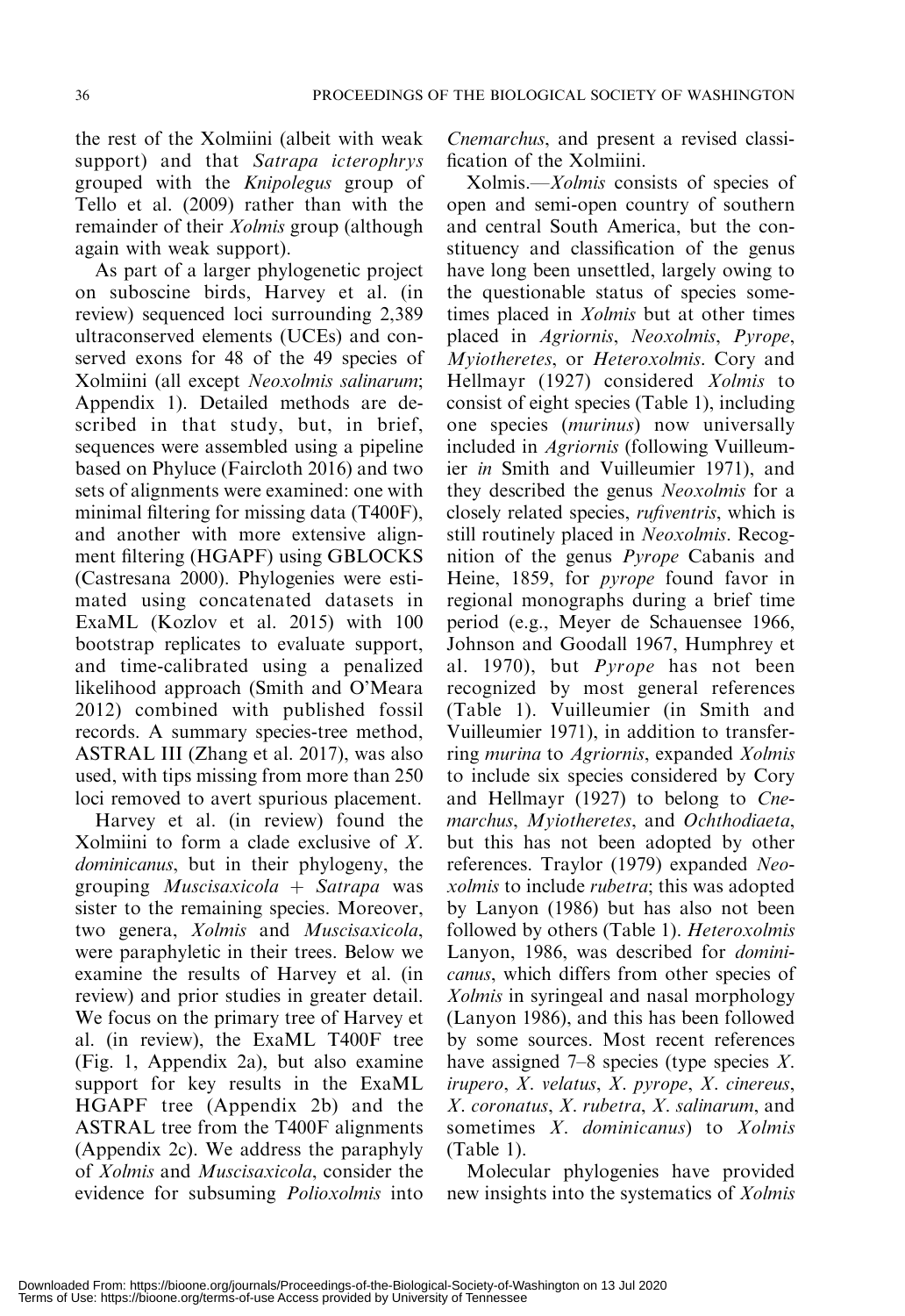



ExaML tree from concatenated sequences after minimal filtering for missing data (T400F), dated using TreePL (Smith and O'Meara 2012) and fossil calibrations. Asterisks denote bootstrap support of 100%.

and its close relatives. Tello et al. (2009) sampled only a single species of *Xolmis* (pyrope) and placed it as sister to their representatives of Agriornis, Neoxolmis, and Myiotheretes, but Fjeldså et al. (2018) sampled seven species of Xolmis (all species except salinarum) and determined that *Xolmis* is polyphyletic. As noted above, X. dominicanus was found to be only distantly related to the rest of Xolmis, instead grouping with Alectrurus risora and Gubernetes yetapa in the Fluvicolini, another tribe within the subfamily

Fluvicolinae. The other six species occupied two slightly different parts of the Xolmiini. One group, consisting of type species  $X$ . *irupero*,  $X$ . *velatus*, and  $X$ . pyrope, was sister to Agriornis, Myiotheretes, Neoxolmis rufiventris, and the remaining species of Xolmis; within this group, X. irupero was strongly supported as sister to  $X$ . velatus, and  $X$ . pyrope was sister to these, although with weak support.  $Mvio$ theretes, Neoxolmis rufiventris, and the remaining species of Xolmis formed a four-fold polytomy that was sister to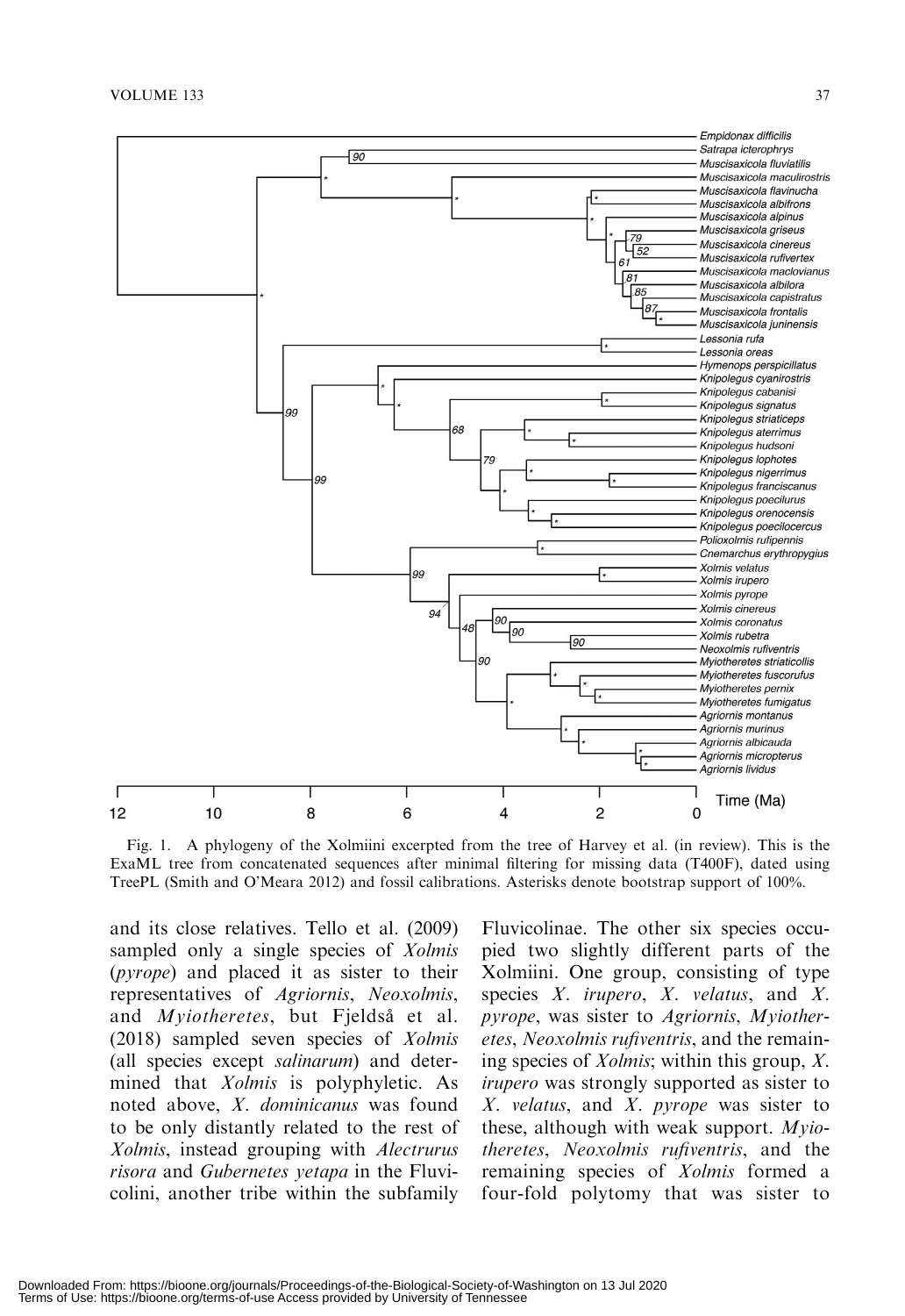| Species epithet    | Cory and<br>Hellmayr<br>(1927)                                                              | Vuilleumier in<br>Vuilleumier<br>Smith and<br>(1971) | Traylor<br>(1979)                                         | Lanyon<br>$(1986)$ | Ridgely and<br>Tudor<br>(1994)*                                                                                     | Remsen et al.<br>(2019)** | Ohlson et al.<br>$(2020)$ | this paper   |
|--------------------|---------------------------------------------------------------------------------------------|------------------------------------------------------|-----------------------------------------------------------|--------------------|---------------------------------------------------------------------------------------------------------------------|---------------------------|---------------------------|--------------|
| velatus            | <b>Xolnis</b>                                                                               | Xolmis                                               | Yolmis                                                    | Xolmis             | Yolmis                                                                                                              | Yolmis                    | Yolmis                    | Yolnis       |
| irupero            | Xolmis                                                                                      | <b>Xolmis</b>                                        | Xolmis                                                    | Xolnis             | <b>Xolmis</b>                                                                                                       | Yolnis                    | Xolmis                    | Xolmis       |
| pyrope             |                                                                                             | Xolmis                                               | Xolmis                                                    | Xolnis             | <b>Xolmis</b>                                                                                                       | <b>Yolnis</b>             |                           | Pyrope       |
| cinereus           | Xolmis<br>Xolmis<br>Xolmis                                                                  | Xolmis                                               | Xolmis                                                    | Xolnis             | <b>Yolmis</b>                                                                                                       | Yolnis                    | Pyrope<br>Nengetus        | Nengetus     |
| coronatus          |                                                                                             | <b>Xolmis</b>                                        | Xolmis                                                    | Xolnis             | Xolmis                                                                                                              | Xolmis                    | Nengetus                  | Nengetus     |
| $n$ betra          | Yolmis                                                                                      | <b>Xolmis</b>                                        | Neoxolmis                                                 | Neoxolmis          | Xolmis                                                                                                              | Xolmis                    | Nengetus                  | Nengetus     |
| $s$ alinarum $***$ |                                                                                             |                                                      |                                                           |                    | Xolmis                                                                                                              | Xolmis                    | Nengetus                  | Nengetus     |
| rufiventris        | Veoxolmis                                                                                   | Neoxolmis                                            | Neoxolmis                                                 | Neoxolmis          | Neoxolmis                                                                                                           | Neoxolmis                 | Nengetus                  | Nengetus     |
| nurinus            | Yolmis                                                                                      | Agriornis                                            | Agriornis                                                 | Agriornis          | Agriornis                                                                                                           | Agriornis                 | Agriornis                 | Agriornis    |
| dominicanus        | Xolmis                                                                                      | <b>Xolnis</b>                                        | Xolnis                                                    | Heteroxolmis       | Heteroxolmis                                                                                                        | Xolnis                    | Heteroxolmis              | Heteroxolmis |
| <i>rufipennis</i>  | <b>Inemarchus</b>                                                                           | Xolmis                                               | Myiotheretes                                              | Polioxolnis        | Polioxolmis                                                                                                         | Polioxolnis               | Cnemarchus                | Cnemarchus   |
| snigldouphia       | <b>Chemarchus</b>                                                                           | Xolmis                                               | Mviotheretes                                              | Cnemarchus         | Cnemarchus                                                                                                          | Cnemarchus                | Cnemarchus                | Cnemarchus   |
| striaticollis      | Myiotheretes                                                                                | Xolmis                                               | Myiotheretes                                              | Myiotheretes       | Myiotheretes                                                                                                        | Myiotheretes              | Nengetus                  | Myiotheretes |
| pernix             | $S$ chthodiaeta                                                                             | Xolmis                                               | Myiotheretes                                              | Myiotheretes       | Myiotheretes                                                                                                        | Myiotheretes              | Nengetus                  | Myiotheretes |
| funigatus          | <b>Ochthodiaeta</b>                                                                         | <b>Xolmis</b>                                        | Myiotheretes                                              | Myiotheretes       | Myiotheretes                                                                                                        | Myiotheretes              | Nengetus                  | Myiotheretes |
| uscorufus          | <b>Ochthodiaeta</b>                                                                         | <b>Xolmis</b>                                        | Myiotheretes                                              | $M$ yiotheretes    | Myiotheretes                                                                                                        | Myiotheretes              | Vengetus                  | Myiotheretes |
|                    | * same classification used by Gill and Donsker (2019)<br>*** Neoxolmis salinarum was descri |                                                      | bed as separate from rubetra by Nores and Yzurieta (1979) |                    | ** same classification used by Dickinson and Christidis (2014), Clements et al. (2019), and del Hoyo et al. (2019). |                           |                           |              |

Table 1.-Selected modern classifications of species of *Xolmis* and possible close relatives. Table 1.—Selected modern classifications of species of Xolmis and possible close relatives.

Downloaded From: https://bioone.org/journals/Proceedings-of-the-Biological-Society-of-Washington on 13 Jul 2020<br>Terms of Use: https://bioone.org/terms-of-use Access provided by University of Tennessee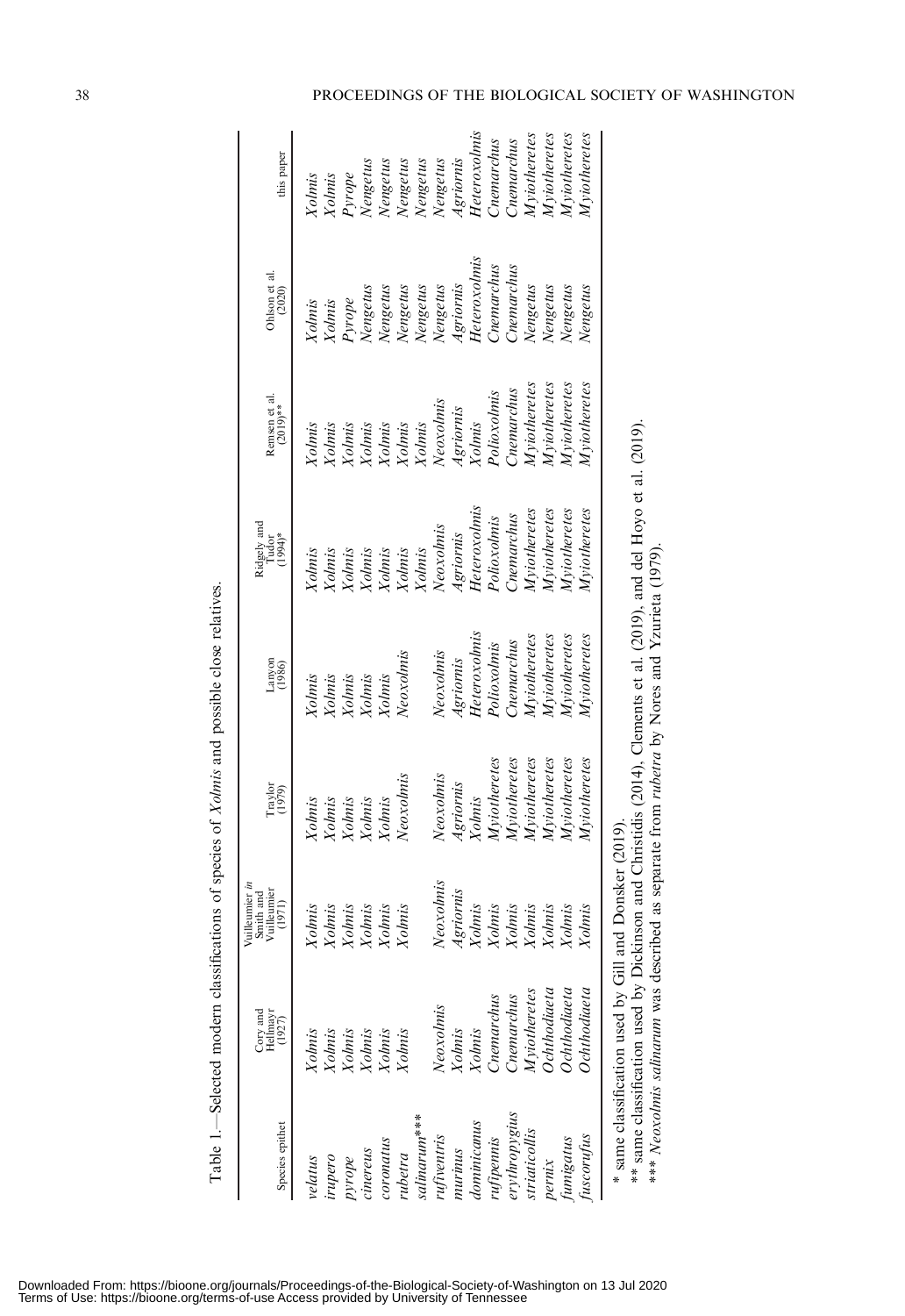Agriornis: all species of Myiotheretes formed one part of this polytomy, Neoxolmis  $+ X$ . rubetra another part, and X. cinereus and X. coronatus the third and fourth parts, respectively. Ohlson et al. (2020) proposed a new classification based on the phylogenetic results of Fjeldså et al. (2018). Changes included the restriction of Xolmis to irupero and velatus; the resurrection of *Pyrope* for *pyrope*; the resurrection of Nengetus Swainson, 1827, for cinereus, coronatus, rubetra, salinarum, *rufiventris*, and the four species of  $Mvio$ theretes; and the subsuming of Polioxomis into Cnemarchus (Table 1).

The primary phylogeny of Harvey et al. (in review) supported the placement of  $X$ . dominicanus outside of the Xolmiini (as in Fjeldså et al. 2018) and as sister to Alectrurus (Appendix 2a), which necessitates the transfer of this species to Heteroxolmis. The remaining species of Xolmis, however, did not form a polyphyletic group, but instead formed a paraphyletic grade (along with N. rufiventris) basal to sister taxa Myiotheretes and Agriornis (Fig. 1). Xolmis rubetra, X. coronatus, and  $X$ . cinereus, together with  $N$ . rufiventris (which was sister to X. rubetra), formed a clade that was sister to *Myiotheretes*  $+$ Agriornis, and X. pyrope and X. velatus  $+$ X. irupero were successive sisters to this clade (i.e., Myiotheretes, Agriornis, N. rufiventris, and the other three species of Xolmis). Most nodes in this part of the tree received strong bootstrap support (90– 100%), but the node uniting pyrope with its sister group was weakly supported (48%). The tree based on heavily filtered alignments (HGAPF) contained similar relationships to the primary (T400F) tree, but placed the divergence leading to X. pyrope deeper than that leading to X. velatus + X. irupero (Appendix 2b). Again, the relationship between X. velatus  $+ X$ . irupero and its sister group was weakly supported (63% bootstrap). The T400F Astral tree (Appendix 2c) supported the primary T400F tree in this part of the

topology but with a weak local posterior probability (0.67). Astral relationships deeper in the clade may have been spuriously driven by high levels of missing data in the samples of A. lividus (missing from 226 loci), M. striaticollis (224 loci), and M. pernix (138 loci). Despite uncertainty in the relative timing of the divergences involving the branches leading to X. *pyrope* and X. velatus  $+ X$ . *irupero*, the paraphyly of Xolmis is unambiguous.

Lack of a monophyletic Xolmis necessitates a change in the classification of this section of the Xolmiini, and the sister relationship of Agriornis and Myiotheretes precludes adoption of the classification of Ohlson et al. (2020), who retained Agriornis while subsuming Myiotheretes into Nengetus. One option would be to merge all species of Xolmis, Neoxolmis, Myiotheretes, and Agriornis into a single genus, for which *Xolmis* has priority. The depth of the node uniting these genera is roughly the same as those uniting Knipolegus and Muscisaxicola (excluding  $M$ . fluviatilis  $$ see below). However, *Knipolegus* and Muscisaxicola are extremely conservative genera phenotypically, whereas Xolmis, Neoxolmis, Myiotheretes, and Agriornis encompass a much wider range of phenotypic variation, reducing the appeal of this option. Another option, in sharp contrast to the previous alternative, would be to retain Agriornis and Myiotheretes and apportion the species currently in Xolmis and Neoxolmis into five genera: Xolmis for irupero and velatus; Pyrope for pyrope; Nengetus for cinereus; a new genus for coronatus; and Neoxolmis for rufiventris, rubetra, and salinarum. This would result in three monotypic genera and two others containing two and three species, respectively, which seems excessively split considering that these species have generally been placed in two genera, and all but one generally in the single genus Xolmis. A third option would be to retain Agriornis and Myiotheretes, either as separate genera or as a single genus (Agriornis), but to limit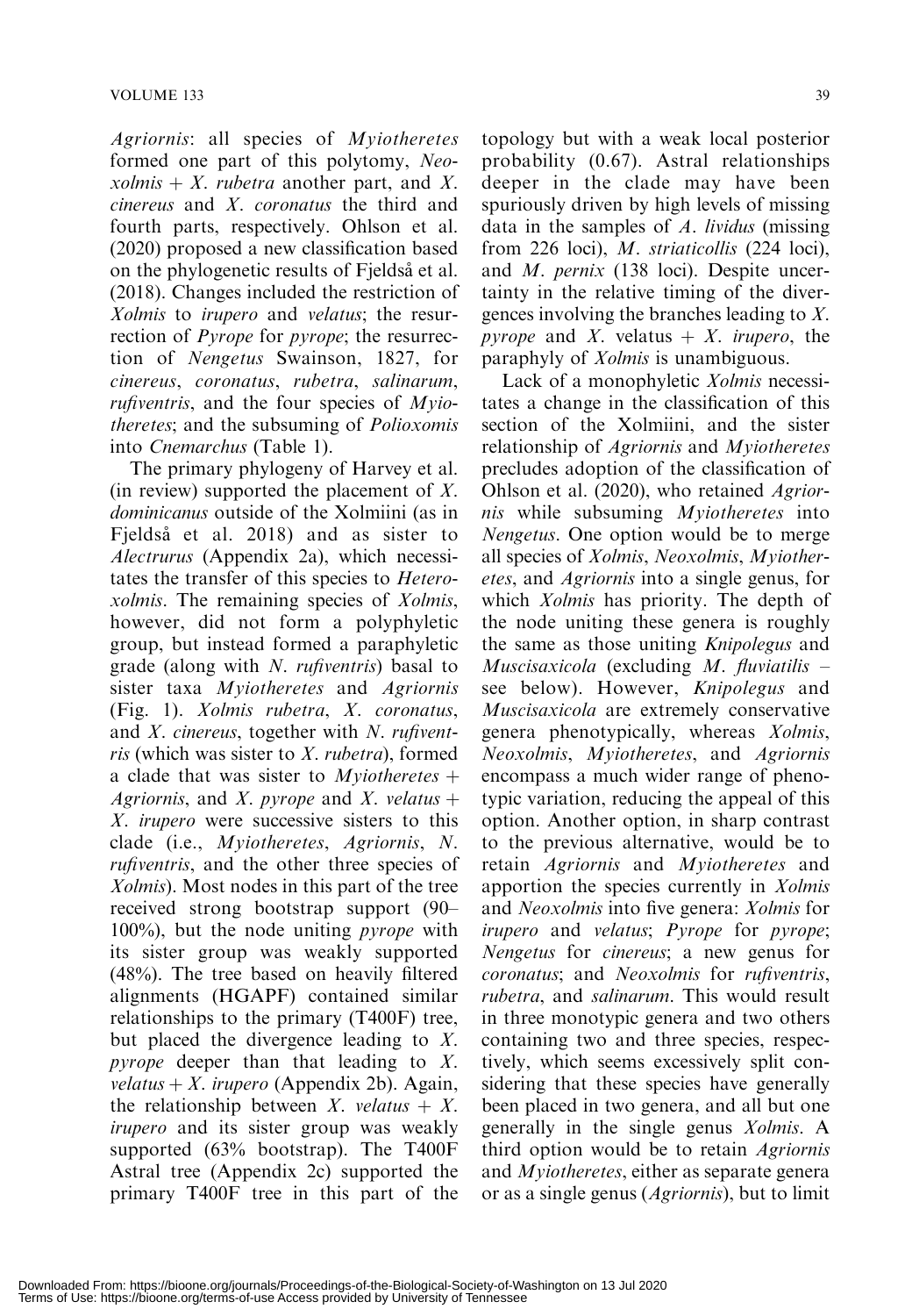the division of Xolmis to the minimum required by the principle of monophyly of genera. This would result in the division of Xolmis into three genera: Xolmis for irupero and velatus, Pyrope for pyrope, and Nengetus for rufiventris, rubetra, salinarum, coronatus, and cinereus. Except for their subsuming of Myiotheretes into Nengetus, this is the classification adopted by Ohlson et al. (2020). We recommend the five-genus version of the third option above, which splits *Xolmis* into three genera while retaining Agriornis and Myiotheretes as separate genera. This option would also result in the least disruption to the current classification, thereby promoting taxonomic stability.

Muscisaxicola.—Muscisaxicola is a genus of ground-dwelling tyrant-flycatchers endemic to South America. Twelve of the 13 species are typically found in open habitats of the high Andes and Patagonia, but the thirteenth species, M. fluviatilis, occurs in the lowlands of Amazonia, where it is found on sandbars along watercourses. A complete phylogeny of the genus based on two mitochondrial genes showed that most species of Muscisaxicola form a tight, distinct, well-supported clade, termed the ''typical clade'' (Chesser 2000). However, two species, M. fluviatilis and M. maculirostris, were found to be rather distantly related to the other species and of somewhat uncertain affinities, although M. maculirostris was a weakly supported sister to the typical clade in all analyses. Relationships of M. fluviatilis were especially poorly resolved, and in some analyses it was sister to one of the outgroup species rather than to the other species of Muscisaxicola.

Fjeldså et al. (2018) sampled M. maculirostris, M. fluviatilis, and nine of the 11 typical species of Muscisaxicola in their study of the Fluvicolinae. As in Chesser (2000), all typical species formed a tight, well-supported clade. Muscisaxicola maculirostris was strongly supported as sister to this clade. However, M. fluviatilis was only distantly related to the other species. It was sister to the rest of Muscisaxicola, but this sister relationship received poor support (ca. 0.60 posterior probability).

Harvey et al. (in review) sequenced all species of *Muscisaxicola* in their genomic study of suboscine birds. They found that the 11 typical species of Muscisaxicola formed a well-supported clade and that M. maculirostris was sister to this clade, confirming previous results. However, M. fluviatilis, rather than grouping loosely with the other species of *Muscisaxicola*, was sister to Satrapa icterophrys (Fig. 1). The latter species had not been included in Chesser (2000) but was included in Fjeldså et al. (2018), where its relationships were unresolved. Bootstrap support for the M. fluviatilis-Satrapa sister relationship was strong if not overwhelming (90%). In the tree based on heavily filtered alignments (HGAPF), the support for this relationship was 79% (Appendix 2b). Satrapa was not present in the T400F Astral tree as it lacked data from 445 loci, but  $M$ . fluviatilis was sister to a long branch subtending the remainder of Muscisaxicola (Appendix 2c).

Based on the molecular results of Chesser (2000), Fjeldså et al. (2018), and Harvey et al. (in review), it seems clear that M. fluviatilis is only distantly related to true Muscisaxicola. It is also distinct, both genetically and morphologically, from its apparent sister species S. icterophrys. The depth of the node uniting M. fluviatilis and S. icterophrys, estimated at ca. 7 mya, is much deeper than the node uniting all other species of Muscisaxicola, and it is also deeper than the nodes uniting all other genera in the Xolmiini (Fig. 1). Moreover, the habitat, behavior, and predominantly yellow and olive plumage of S. icterophrys are unlike that of any species of Muscisaxicola, including M. fluviatilis, making transfer of fluviatilis to Satrapa untenable. Therefore, we describe a new genus for M. fluviatilis below.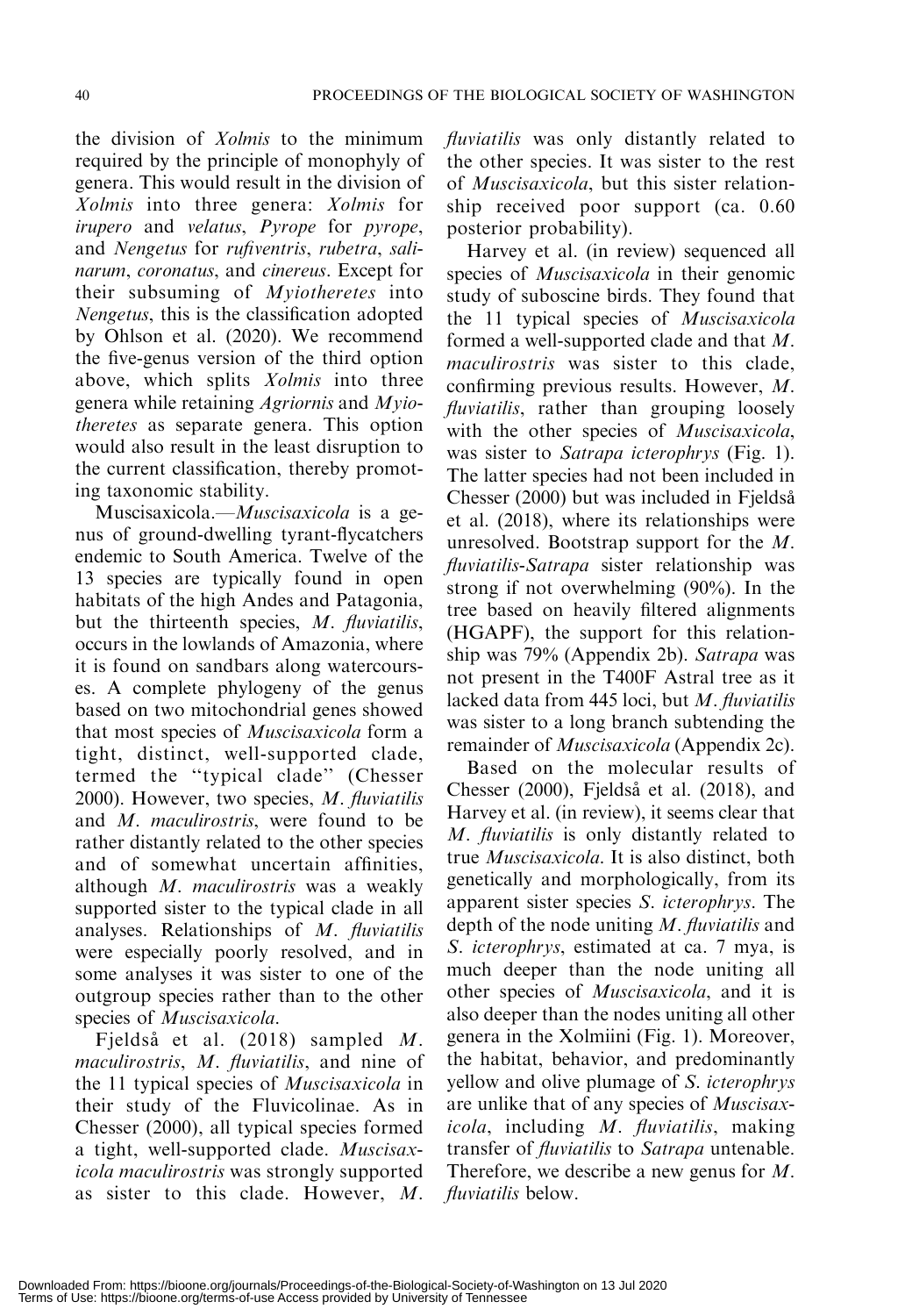### Syrtidicola genus nov. Chesser, Harvey, Brumfield, and Derryberry

Type species.—Muscisaxicola fluviatilis Sclater and Salvin, 1866.

Included species.—Syrtidicola fluviatilis (Sclater and Salvin, 1866) comb. nov., Little Ground-Tyrant.

Diagnosis, morphology.—Small passerine birds, typically 13–14 cm, 12–15 g. Plumage grayish-brown above, off-white below, slightly darker on breast. Wings brown, edged rufous; tail blackish; indistinct buffy superciliary; thin black bill. Distinguished from the very similar Muscisaxicola maculirostris (14–15 cm, 12.5– 16.5 g) by reduced superciliary, proportionately shorter tail, and slightly smaller average size. Distinguished from all other former congeners in Muscisaxicola by notably smaller size: shorter overall length (13–14 vs. 15–21.5 cm); shorter wing, tail, and bill lengths; and smaller body mass (12–15 vs. 17–62 g). Probable phylogenetic sister species Satrapa icterophrys easily distinguished from S. *fluviatilis* by its bright yellow breast and superciliary and dark olive back.

Etymology.—The generic name, from the stem of the genitive syrtidos (sandbar or sandbank) Latinized from Greek and the Latin cola (dweller), when combined with the species name *fluviatilis* (riverine), indicates that this species inhabits sandbars along rivers. The name is masculine in gender.

Molecular analyses.—Genomic analyses of all species of tyrant-flycatcher suggested that Syrtidicola is sister to Satrapa icterophrys, and that, together, these two genera are sister to Muscisaxicola. For detailed methods see Harvey et al. (in review).

Registration.—This name has been registered in ZooBank with registration number urn:lsid:zoobank.org:act:5F57D603- 8C98-4F5F-8976-8FA375D9BAC1.

Cnemarchus and Polioxolmis.—Cnemarchus erythropygius and Polioxolmis rufipennis are sisters in the Harvey et al. (in review) phylogeny, but the depth of the node uniting them suggests, based solely on the phylogenetic data, that they could either continue to be placed in separate monotypic genera or that Polioxolmis could be subsumed into Cnemarchus (Fig. 1). The depth of this node is similar in the trees based on both minimally (T400F) and heavily (HGAPF) filtered datasets (Appendix 2b; Cnemarchus was missing from the T400F Astral tree). Some phenotypic similarities also suggest a single genus as a valid option, although the two species differ in plumage, morphometrics, and proportions. Both species occupy montane scrub and low woodland in the high Andes, C. erythropygius from Colombia south to Bolivia and P. rufipennis from Peru south to Chile and Argentina, and both typically forage by dropping to the ground from a perch. Both species are rather strikingly plumaged for the Tyrannidae although in quite different ways. The plumage of *P. rufipennis*, when perched, is a rather uniform gray, but in flight it has conspicuous rufous wing and tail patches. Cnemarchus erythropygius, a slightly larger species, is among the most colorful of tyrant-flycatchers, its plumage highlighted by its rufous belly, tail patches, and underwing coverts; its whitish crown; and its conspicuous white wing patches.

Generic placement of the two species has varied. Polioxolmis rufipennis (Taczanowski, 1874) was originally described in Muscisaxicola and C. erythropygius (Sclater, 1853) in Taenioptera (=  $Xolmis$ ), but erythropygius has been placed regularly in Myiotheretes (e.g., Sclater 1888, Meyer de Schauensee 1966, Traylor 1979) and rufipennis occasionally so (e.g., Traylor 1979). Ridgway (1905) noted the distinctiveness of erythropygius from Myiotheretes and described the genus Cnemarchus for it based on its much smaller bill, relatively longer tarsus, lack of primary emargina-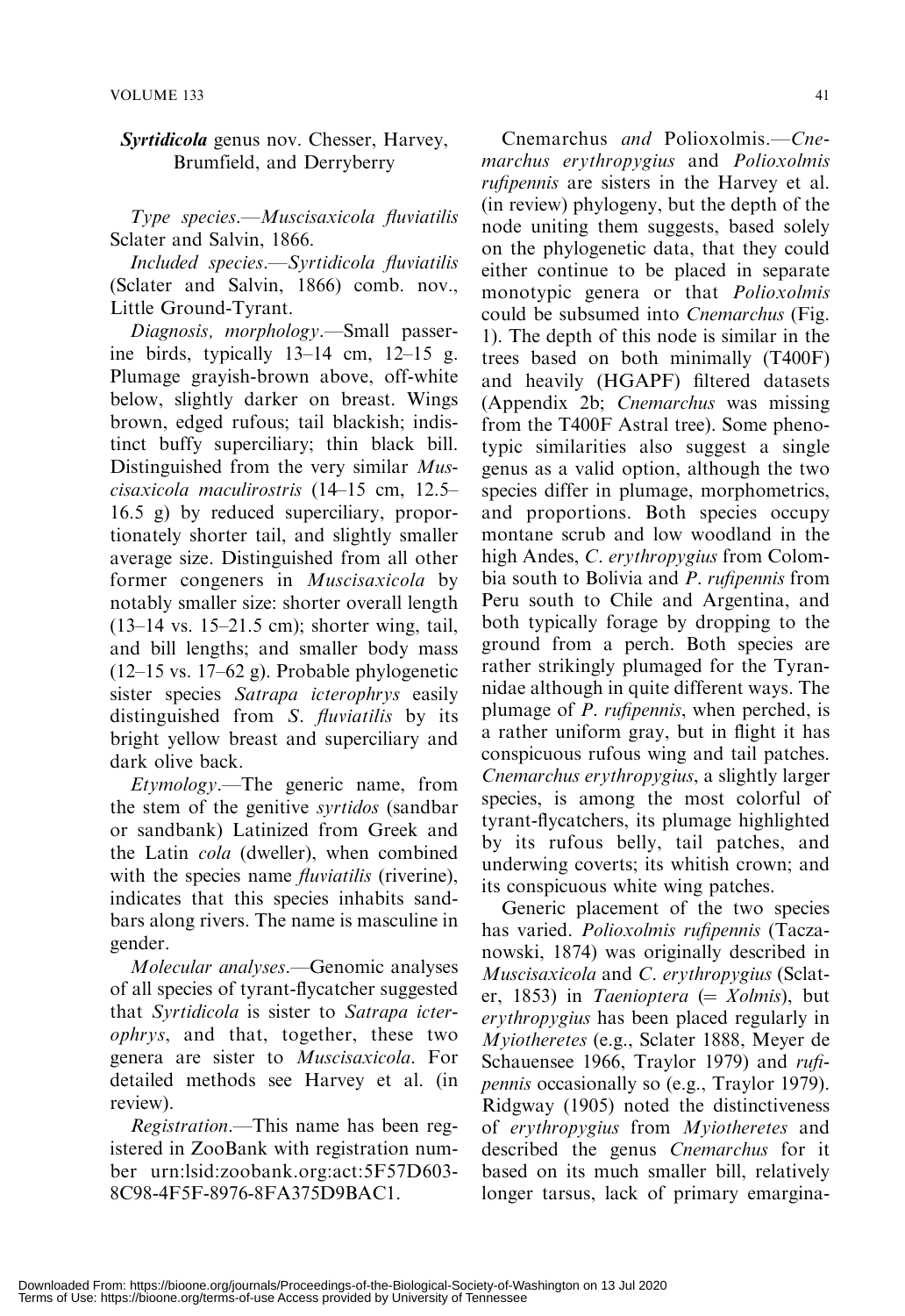tion, proportionately longer tail, rufous rump, and lack of rufous coloration in its wings. Cory and Hellmayr (1927) recognized Cnemarchus and included rufipennis in the genus in addition to erythropygius, considering rufipennis closer to Cnemarchus than to any other genus, despite its ''somewhat longer second primary and much more elongated bill'' (p. 39). They were the first to treat the two species as an exclusive group. The two species were later paired as a species group in Vuilleumier's (in Smith and Vuilleumier 1971) greatly expanded genus Xolmis, separated from other species by the combination of ''relatively narrower bill, relatively longer tarsus, and longer claw of hallux'' (p. 195). Nevertheless, Vuilleumier did not consider the two species to be particularly closely related.

Lanyon (1986) found that erythropygius, rufipennis, and the four species of Myiotheretes (striaticollis, pernix, fumigatus, fuscorufus) formed a clade within his larger Muscisaxicola group, but found three unique characters in each of erythropygius and rufipennis and could not determine relationships among erythropygius, rufipennis, and the four species of Myiotheretes, which together formed a trichotomy in his phylogenetic tree. This persuaded him to recognize Myiotheretes for the four species and *Cnemarchus* for *erythropygius*, and to describe the new genus Polioxolmis for rufipennis, based on its strongly differentiated syrinx. Most recent references have recognized *Polioxolmis*, although Ohlson et al. (2020) subsumed Polioxolmis into Cnemarchus (Table 1).

In the Harvey et al. (in review) phylogeny (Fig. 1), the depth of the node uniting erythropygius and rufipennis is shallower (at approx. 3.75 mya) than the depth of the nodes uniting species of most larger genera of Xolmiini, including Muscisaxicola (whether excluding or including fluviatilis), Knipolegus, and Neoxolmis (as redefined above), which range from approx. 4.5–7 mya, as well as several internal nodes within these genera. However, the depth of the node uniting erythropygius and rufipennis is deeper than the depth of the nodes uniting species of Agriornis and species of *Myiotheretes*, respectively (each ca. 3.5 mya), although it is slightly shallower than that for the node uniting Agriornis with Myiotheretes (4 mya). Thus, as with the morphology, a case can be made either for placing erythropygius and rufipennis in a single genus or placing them in two monotypic genera. We recommend following the lead of Cory and Hellmayr (1927) and placing both species in Cnemarchus. Congeneric status emphasizes their similarities in habitat, range, behavior, bill width, and certain aspects of plumage (e.g., rufous tail patches), as well as their phylogenetic relationship as sister species.

Revised classification of the Xolmiini.— The following classification adopts the recommendations above and follows standard procedures for converting phylogenies into linear sequences (e.g., Remsen et al. 2019). Type species of polytypic genera are designated with an asterisk. Neoxolmis salinarum, not sequenced by Harvey et al. (in review), is placed to follow its obvious sister species N. rubetra.

#### Satrapa

icterophrys Syrtidicola fluviatilis Muscisaxicola maculirostris albifrons flavinucha alpinus griseus rufivertex\* cinereus maclovianus albilora capistratus juninensis frontalis Lessonia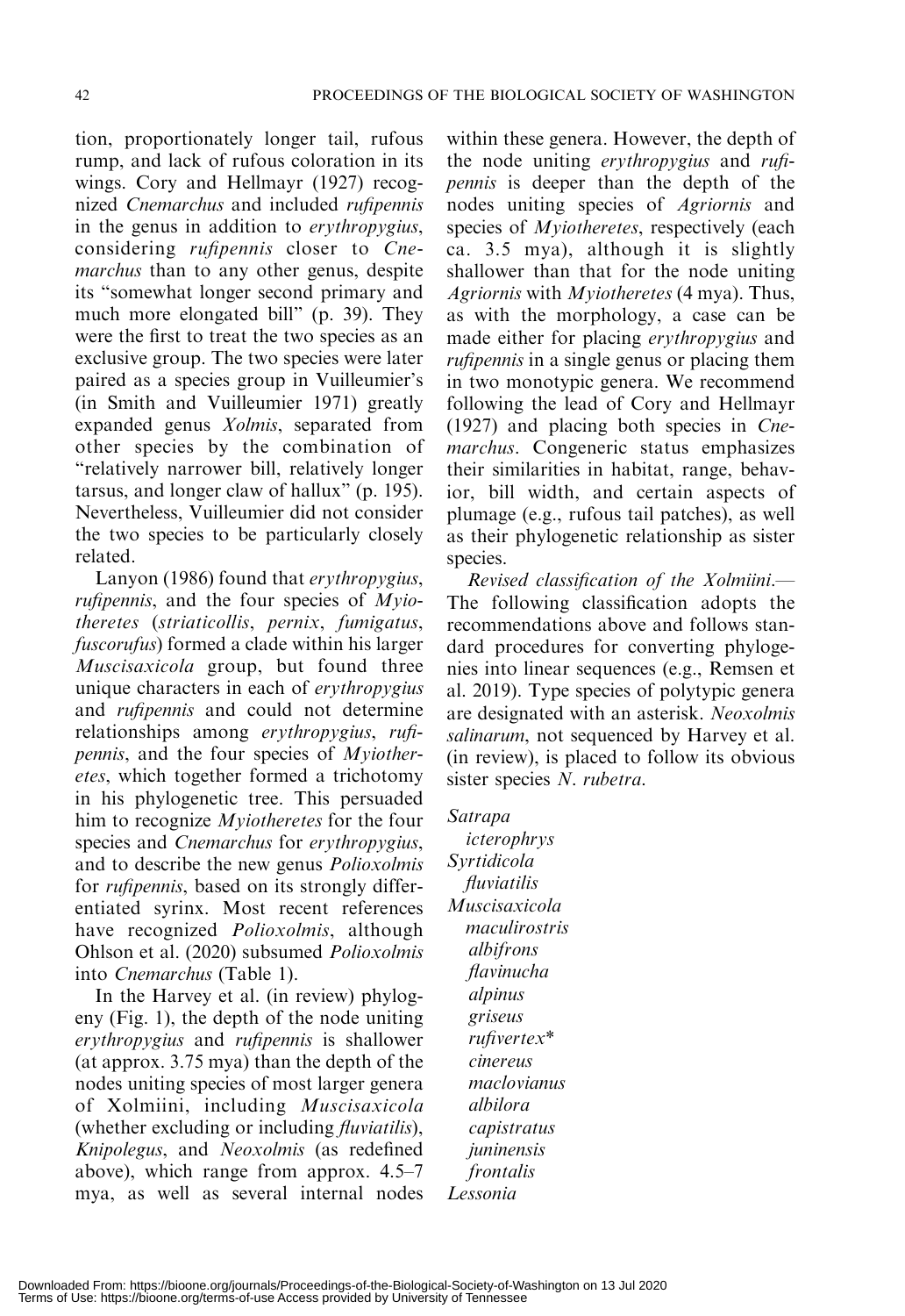oreas rufa\* Hymenops perspicillatus Knipolegus cyanirostris\* signatus cabanisi striaticeps aterrimus hudsoni poecilurus orenocensis poecilocercus lophotes franciscanus nigerrimus Cnemarchus erythropygius\* rufipennis Xolmis velatus irupero\* Pyrope pyrope Nengetus cinereus\* coronatus rubetra salinarum rufiventris **M**yiotheretes striaticollis\* fuscorufus pernix fumigatus Agriornis montanus murinus albicauda micropterus\* lividus

#### Acknowledgments

We thank Normand David for his assistance in formulating the scientific name Syrtidicola; Van Remsen, Neal Woodman, Ryan Terrill, and an anonymous reviewer for helpful comments on the manuscript; and Graham Derryberry, Gustavo Bravo, and Santiago Claramunt for assistance with the phylogenetic tree. Funding was provided by US National Science Foundation grants DEB-1146265 (to R.T.B.), DEB-1146423 (to E.P.D.), IOS-1210556 (to M.G.H. and R.T.B.), and DBI-1523893 (to M.G.H.). Any use of trade, product, or firm names is for descriptive purposes only and does not imply endorsement by the U.S. Government.

#### Literature Cited

- Castresana, J. 2000. Selection of conserved blocks from multiple alignments for their use in phylogenetic analysis. Molecular Biology and Evolution 17:540–552.
- Chesser, R. T. 2000. Evolution in the high Andes: the phylogenetics of Muscisaxicola ground-tyrants. Molecular Phylogenetics and Evolution 15:369–380.
- Cory, C. B., & C. E. Hellmayr. 1927. Catalogue of birds of the Americas and the adjacent islands, Part V, Tyrannidae. Field Museum of Natural History, Zoological Series, Vol. 13.
- del Hoyo, J., A. Elliott, J. Sargatal, D. A. Christie, & G. Kirwan (eds.). 2019. Handbook of the birds of the world alive. Lynx Edicions, Barcelona. (retrieved from http://www.hbw. com/ on 10 October 2019)
- Dickinson, E.C., & Christidis, L. (eds.) 2014. The Howard and Moore complete checklist of the birds of the world, 4th Edition, Vol. 2: Passerines. Aves Press, Eastbourne, U.K.
- Faircloth, B.C. 2016. PHYLUCE is a software package for the analysis of conserved genomic loci. Bioinformatics 32:786–788.
- Fjeldså, J., J. I Ohlson, H. Batalha-Filho, P. G. P. Ericson, & M. Irestedt. 2018. Rapid expansion and diversification into new niche space by fluvicoline flycatchers. Journal of Avian Biology 2018: e01661.
- Gill, F. B., and D. Donsker (eds.). 2019. IOC World Bird List (v9.2). doi : 10.14344/IOC.ML.9.2. (last accessed on 10 October 2019)
- Harvey, M. G., G. A. Bravo, S. Claramunt, A. M. Cuervo, G. E. Derryberry, J. Battilana, G. F. Seeholzer, J. S. McKay, B. C. O'Meara, B. C. Faircloth, S. V. Edwards, J. Pérez-Emán, R. G. Moyle, F. H. Sheldon, A. Aleixo, B. T. Smith, R. T. Chesser, L. F. Silveira, J. Cracraft, R. T. Brumfield, & E. P. Derryberry.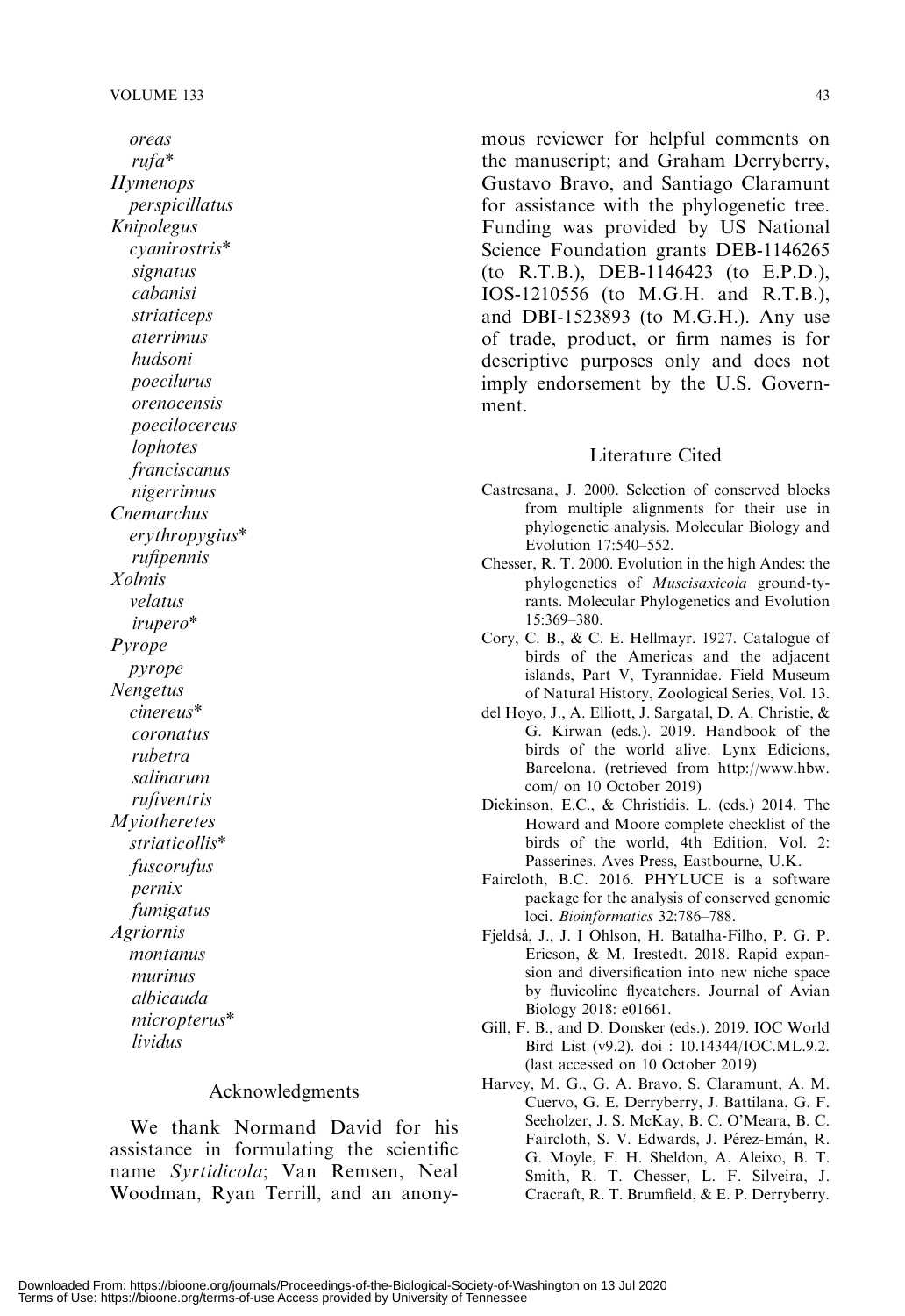in review. The evolution of a tropical biodiversity hotspot. Science

- Humphrey, P. S., D. Bridge, P. W. Reynolds, & R. T. Peterson. 1970. Birds of Isla Grande (Tierra del Fuego). Smithsonian Institution, Washington.
- Johnson, A. W., & J. D. Goodall. 1967. The birds of Chile and adjacent regions of Argentina, Bolivia, and Peru, Vol. II. Platt Estableciementos Gráficos, Buenos Aires.
- Kozlov, A. M., A. J. Aberer, & A. Stamatakis. 2015. ExaML version 3: a tool for phylogenomic analysis on supercomputers. Bioinformatics 31:2577–2579.
- Lanyon, W. E. 1986. A phylogeny of the thirty-three genera in the Empidonax assemblage of tyrant flycatchers. American Museum Novitates 2846:1–64.
- Meyer de Schauensee, R. 1966. The species of birds of South America and their distribution. Academy of Natural Sciences of Philadelphia.
- Nores, M., & D. Yzurieta. 1979. Una nueva especie y dos nuevas subespecies de Aves (Passeriformes). Academia Nacional de Ciencias Miscelánea No. 61.
- Ohlson, J. I., M. Irestedt, H. B. Filho, P. G. P. Ericson, and J. Fjeldså. 2020. A revised classification of the fluvicoline tyrant flycatchers (Passeriformes, Tyrannidae, Fluvicolinae). Zootaxa 4747:167–176.
- Remsen, J. V., Jr., J. I. Areta, E. Bonaccorso, S. Claramunt, A. Jaramillo, J. F. Pacheco, C. Ribas, M. B. Robbins, F. G. Stiles, D. F. Stotz, & K. J. Zimmer. 2019. A classification of the bird species of South America. American Ornithological Society. http://www.

museum.lsu.edu/~Remsen/SACCBaseline. htm

- Ridgely, R. S., & G. Tudor. 1994. The birds of South America, Vol. 2: the suboscine passerines. University of Texas Press, Austin, Texas, 814 pp.
- Ridgway, R. 1905. Descriptions of some new genera of Tyrannidae, Pipridae, and Cotingidae. Proceedings of the Biological Society of Washington 18:207–210.
- Sclater, P. L. 1888. Catalogue of the birds in the British Museum (Natural History), Vol. 14.
- Smith, S. A., & B. C. O'Meara. 2012. treePL: Divergence time estimation using penalized likelihood for large phylogenies. Bioinformatics 28:2689–2690.
- Smith, W. J., & F. Vuilleumier. 1971. Evolutionary relationships of some South American ground tyrants. Bulletin of the Museum of Comparative Zoology 141:179–268.
- Tello, J. G., R. G. Moyle, D. J. Marchese, & J. Cracraft. 2009. Phylogeny and phylogenetic classification of the tyrant flycatchers, cotingas, manakins, and their allies (Aves: Tyrannides). Cladistics 25:429–467.
- Traylor, M. A., Jr. 1979. Subfamily Fluvicolinae. Pp. 112–186 in M. A. Traylor Jr., ed., Peters' Check-list of the Birds of the World, Vol. VIII. Museum of Comparative Zoology, Cambridge, Massachusetts, 365 pp.
- Zhang, C., E. Sayyari, & S. Mirarab. 2017. ''ASTRAL-III: increased scalability and impacts of contracting low support branches'' in Comparative Genomics. RECOMB-CG 2017. Lecture Notes in Computer Science. J. Meidanis, L. Nakleh, Eds. (Springer), vol 10562.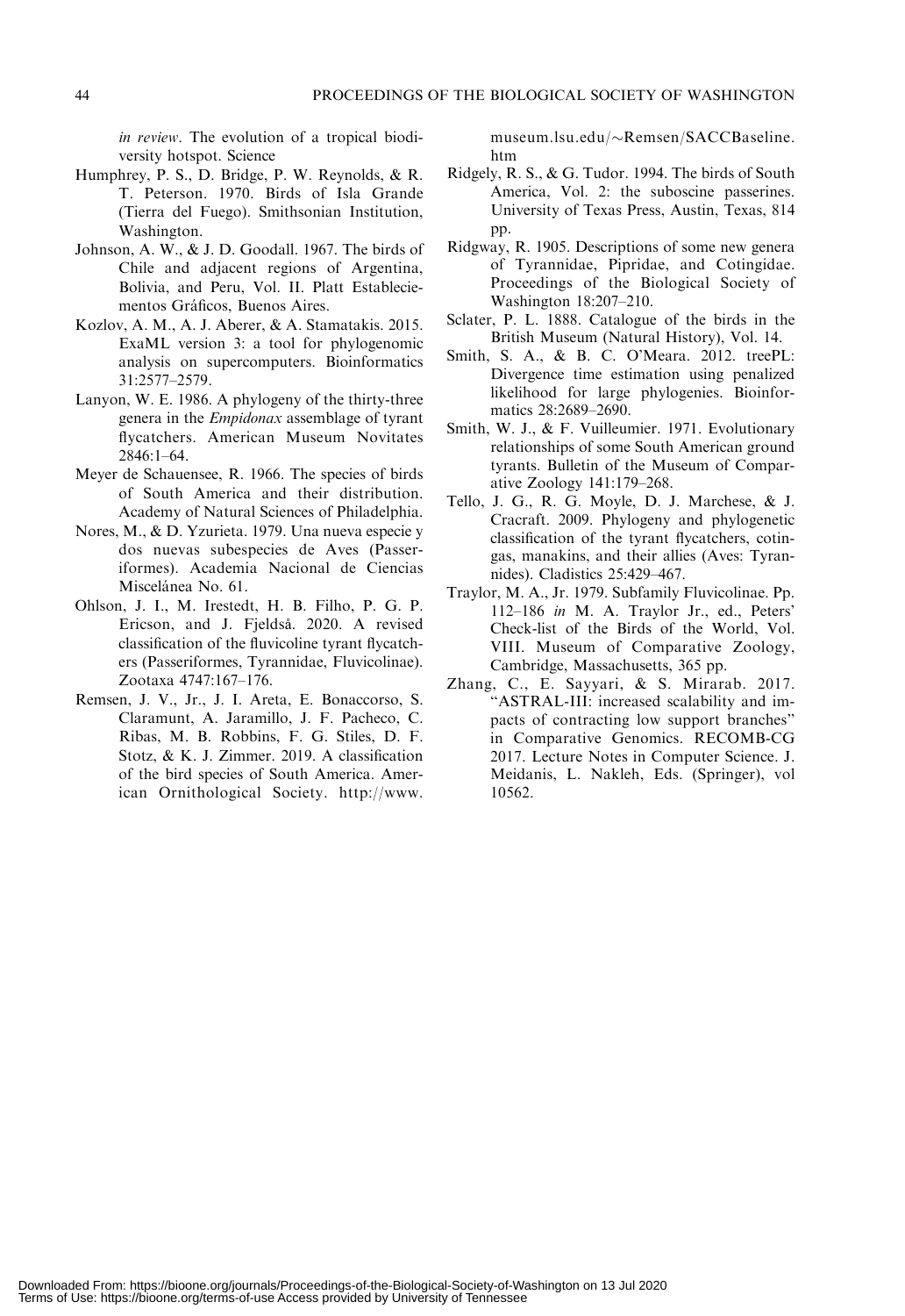|                                                          |                            |                  |                            |                   | Appendix 1. Species identification, tissue and voucher information, and geographical locality data for genetic samples used in this study. |
|----------------------------------------------------------|----------------------------|------------------|----------------------------|-------------------|--------------------------------------------------------------------------------------------------------------------------------------------|
| Species                                                  | Tissue<br>Source           | Tissue<br>Number | Voucher<br>Source          | Voucher<br>Number | Locality                                                                                                                                   |
| Satrapa icterophrys                                      | <b>LSUMZ</b><br>KU         | 1188<br>9896     | <b>LSUMZ</b><br>n          | 101487<br>96944   | BOLIVIA: La Paz, Rio Beni, 20 km by river N Puerto Linares<br>ARGENTINA: Jujuy, 2 km E Ocloyas                                             |
| Muscisaxicola maculirostris<br>Muscisaxicola fluviatilis | <b>LSUMZ</b>               | 103850           | <b>LSUMZ</b>               | 114267            | PERU: Arequipa, Cerro Coscantire, ca 5 Km E Chala                                                                                          |
| Muscisaxicola flavinucha                                 | <b>AMNH</b>                | 12184            | HNINN                      | 24336 (skel)      | CHILE: Region Metropolitana, Cordillera, 15 km ENE Embalse El Yeso                                                                         |
| Muscisaxicola albifrons                                  | <b>LSUMZ</b>               | 22576            | <b>LSUMZ</b>               | 163132            | BOLIVIA: La Paz, Prov. Murillo, Zongo Valley, 7 km by road N                                                                               |
|                                                          |                            |                  |                            |                   | summi                                                                                                                                      |
| Muscisaxicola alpinus                                    | LSUMZ                      | 30037            | MECN                       | FS1917            | ECUADOR: Carchi, Tufino                                                                                                                    |
| Muscisaxicola griseus                                    | KU                         | 17552            | <b>CIX</b>                 | 113906            | PERU: Junín, above Toldopampa                                                                                                              |
| Muscisaxicola cinereus                                   | <b>AMNH</b>                | 12179            | HNNNA                      | 24329 (skel)      | CHILE: Region Metropolitana, Cordillera, 2 km ENE Embalse El<br>Yeso                                                                       |
| Muscisaxicola rufivertex                                 | <b>LSUMZ</b>               | 7728             | <b>LSUMZ</b>               | 119203            | PERU: Arequipa, ca. 37 road km E Arequipa                                                                                                  |
| Muscisaxicola maclovianus                                | KU                         | 11679            | KU                         | 98363             | ARGENTINA: Río Negro, NW El Bolson, Cerro Perito Moreno                                                                                    |
| Muscisaxicola albilora                                   | <b>HNMV</b>                | 12171            | HNMA                       | 24333 (skel)      | CHILE: Region Metropolitana, Cordillera, 2 km ENE Embalse El                                                                               |
|                                                          |                            |                  |                            |                   | Yeso                                                                                                                                       |
| Muscisaxicola capistratus                                | <b>AMNH</b>                | 12128            | <b>HNINN</b>               | 23973             | ARGENTINA: Río Negro, Norquinco, ca. 5 km E Manuel Choique                                                                                 |
|                                                          |                            |                  |                            |                   | on Ruta Provincial 6                                                                                                                       |
| Muscisaxicola frontalis                                  | <b>AMNH</b>                | 12167            | HNNA                       | 24331 (skel)      | 囸<br>CHILE: Region Metropolitana, Cordillera, 2 km ENE Embalse<br>Yeso                                                                     |
| Muscisaxicola juninensis                                 | <b>LSUMZ</b>               | 1203             | <b>LSUMZ</b>               | 101479            | BOLIVIA: La Paz, 4.5 km by road W hydroelectric dam on Zongo                                                                               |
|                                                          |                            |                  |                            |                   | Valley road                                                                                                                                |
| Lessonia rufa                                            | <b>AMNH</b>                | 9938             | HNMY                       | 23964             | ARGENTINA: Río Negro, Bariloche, El Boquete, 700 m.                                                                                        |
| Lessonia oreas                                           | <b>LSUMZ</b>               | 61378            | <b>LSUMZ</b>               | 630410<br>181854  | PERU: Huancavelica, 15 km SW Huanchacolpa                                                                                                  |
| Hymenops perspicillatus                                  | <b>NNSC</b><br><b>USNM</b> | 14744<br>14701   | <b>NNSC</b><br><b>NNSU</b> | 630514            | URUGUAY: Soriano, Cardona, ca 9 km N, at Estancia Santa Emilia<br>URUGUAY: Tacuarembó, Tacuarembó, ca 45 km N, at Cuchilla                 |
| Knipolegus cyanirostris                                  |                            |                  |                            |                   | Laureles, Estancia La Furiosa                                                                                                              |
| Knipolegus cabanisi                                      | ΚU                         | 9690             | KU                         | 96853             | ARGENTINA: Jujuy, E slope Sierra Santa Barbara                                                                                             |
| Knipolegus signatus                                      | <b>LSUMZ</b>               | 44150            | <b>LSUMZ</b>               | 174119            | PERU: San Martín, ca. 22 km ENE Florida                                                                                                    |
| Knipolegus striaticeps                                   | <b>LSUMZ</b>               | 38892            | <b>LSUMZ</b>               | 171372            | BOLIVIA: Santa Cruz, Prov. Cordillera, 38 km E Abapó                                                                                       |
| Knipolegus aterrimus                                     | <b>LSUMZ</b>               | 6578             | <b>LSUMZ</b>               | 124318            | BOLIVIA: Santa Cruz, Caballero, 2.5 km N Tambo, Río San Isidro                                                                             |
| Knipolegus hudsoni                                       | <b>LSUMZ</b>               | 18865            | <b>LSUMZ</b>               | 153924            | BOLIVIA: Santa Cruz, Cordillera, Estancia Perforación, ca. 130 km E<br>(Río Pulquina) Valley                                               |
|                                                          |                            |                  |                            |                   | Charagua                                                                                                                                   |
| Knipolegus lophotes                                      | <b>USNM</b>                | 14741            | <b>USNM</b>                | 630417            | URUGUAY: Tacuarembo, Tacuarembo, ca. 46 km N, at Cuchilla<br>Laureles, Estancia La Furiosa                                                 |

Downloaded From: https://bioone.org/journals/Proceedings-of-the-Biological-Society-of-Washington on 13 Jul 2020<br>Terms of Use: https://bioone.org/terms-of-use Access provided by University of Tennessee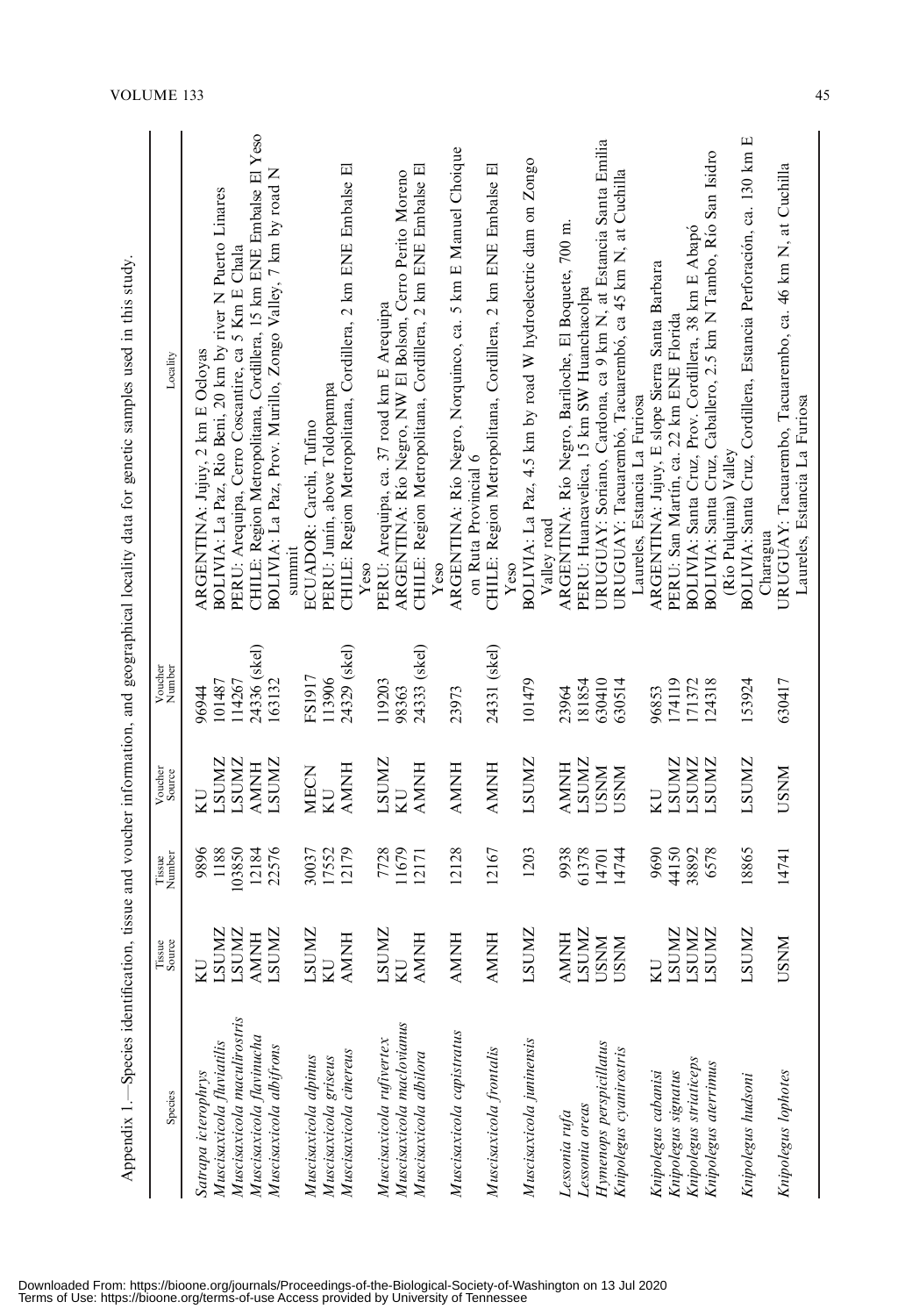| Appendix 1.-Continued                   |                   |                  |                          |                   |                                                                                                     |
|-----------------------------------------|-------------------|------------------|--------------------------|-------------------|-----------------------------------------------------------------------------------------------------|
| Species                                 | Tissue<br>Source  | Tissue<br>Number | Voucher<br>Source        | Voucher<br>Number | Locality                                                                                            |
| Knipolegus nigerrimus                   | MPEG              | DZ-5162          | <b>DZUFMG</b>            | 5162              | BRAZIL: Minas Gerais, Alto da Pedra Menina, distrito Pedra<br>Menina, Rio Vermelho                  |
| Knipolegus franciscanus                 | <b>MZUSP</b>      | 82727            | <b>NZUSP</b>             | 82727             | BRAZIL: Minas Gerais, Itacarambi                                                                    |
| Knipolegus poecilurus                   | <b>USNM</b>       | 10607            | <b>USNM</b>              | 625232            | GUYANA: North Side Acari Mountains                                                                  |
| Knipolegus orenocensis                  | <b>LSUMZ</b>      | 3178             | <b>LSUMZ</b>             | 110630            | PERU: Loreto, Isla Ronsco, Río Napo opposite Libertad, 80 km N<br>Iquitos                           |
| Knipolegus poecilocercus                | <b>AMNH</b>       | 14176            | <b>MPEG</b>              | 59626             | BRAZIL: Amazonas, Estrada Manacapuru, Novo Airao                                                    |
| Polioxolmis rufipennis                  | KU                | 19488            | KU                       | 113489            | PERU: Ayacucho, 3 km S Lirriopata                                                                   |
| Cnemarchus erythropygius                | <b>LSUMZ</b>      | 30022            | <b>ZNIUS</b>             | 162118            | ECUADOR: Carchi, ca. 6 km W Tufiño                                                                  |
| Xolmis velatus                          | <b>LSUMZ</b>      | 38195            | <b>ZNUNZ</b>             | 169244            | BOLIVIA: Santa Cruz, Estancia Cambaras, 38 km SWW San Matias                                        |
| Xolmis irupero                          | <b>USNM</b>       | 14801            | <b>NNSC</b>              | 630525            | URUGUAY: Colonia, Carmelo, 11.3 km NNE                                                              |
| Xolmis pyrope                           | <b>AMNH</b>       | 12144            | <b>AMNH</b>              | 24313 (skel)      | CHILE: Region Metropolitana, Chacabuco, ca. 4 km SSW by road                                        |
|                                         |                   |                  |                          |                   | from peak of Cerro de El Roble                                                                      |
| Xolmis cinereus                         | <b>USNM</b>       | 14699            | <b>USNM</b>              | 630409            | URUGUAY: Soriano, Cardona, ca. 9 km N, at Estancia Santa Emilia                                     |
| Xolmis coronatus                        | ZЛ                | 11859            | <b>EN</b>                | 98464             | ARGENTINA: Río Negro, WSW San Antonio Oeste                                                         |
| Xolmis rubetra                          | <b>IN</b>         | 11946            | <b>UN</b>                | 98463             | ARGENTINA: Rio Negro, WSW San Antonio Oeste                                                         |
| Neoxolmis rufiventris                   | <b>LSUMZ</b>      | 77413 (toepad)   | <b>LSUMZ</b>             | 70016             | ARGENTINA: Chubut, Chubut                                                                           |
| Myiotheretes striaticollis              | <b>LSUMZ</b>      | 38280            | <b>ZINITS</b>            | 169199            | BOLIVIA: Santa Cruz, La Pajcha, 28 km S Samaipata                                                   |
| Myiotheretes fuscorufus                 | <b>ZNIDS</b>      | 1837             | LSUMZ                    | 106178            | PERU: Pasco, Santa Cruz, ca 9 km SSE Oxapampa                                                       |
| Myiotheretes pernix                     | <b>USNM</b>       | 387496 (toepad)  | <b>NNSC</b>              | 387496            | COLOMBIA: Magdalena, Siminchucua, Sierra Nevada de Santa                                            |
|                                         |                   |                  |                          |                   | Marta                                                                                               |
| Myiotheretes fumigatus                  | IAvH-CT           | 11345            | KOI                      | 36813             | COLOMBIA: Cesar, Manaure, Sabana Rubia, Casa 'e Vidrio                                              |
| Agriornis montanus                      | <b>LSUMZ</b>      | 7610             | <b>ZNUNZ</b>             | 124280            | BOLIVIA: Oruro, Prov. Sajama, 10 km by road E Sajama                                                |
| Agriornis murinus                       | KU                | 11848            | KU                       | 98461             | ARGENTINA: Río Negro, WSW San Antonio Oeste                                                         |
| Agriornis albicauda                     | <b>LSUMZ</b>      | 72330            | CORBIDI                  | GFS226            | PERU: Lima, Rio Shuncha, 8 km E Laraos                                                              |
| Agriornis micropterus                   | <b>AMNH</b>       | 13502            | <b>HNINN</b>             | 27767             | ARGENTINA: Río Negro, Pilcaniyeu, near Neneo Ruca                                                   |
| Agriornis lividus                       | YPM               | 83046 (toepad)   | <b>NdA</b>               | 83046             | ARGENTINA: Río Negro, El Bolson                                                                     |
| Empidonax difficilis                    | <b>AMNH</b>       | 15581            | <b>AMNH</b>              | 28484 (skel)      | USA: Washington, Thurston County, Yelm                                                              |
| Phelpsia inornata                       | E                 | 38372 (toepad)   | ICN                      | 38372             | COLOMBIA: Arauca, Municipio Arauca                                                                  |
| Suiriri affinis                         | <b>MZUSP</b>      | 79714            | <b>MZUSP</b>             | 79714             | BRAZIL: Tocatins, ESEC Serra Geral de Tocatins                                                      |
| Sublegatus modestus                     | <b>LSUMZ</b>      | 15283            | <b>LSUMZ</b>             | 150869            | BOLIVIA: Santa Cruz, Velasco, PreParque Nacional                                                    |
| Sublegatus arenarum                     | <b>FMNH</b>       | 394498           | <b>FMNH</b>              | 394498            | TRINIDAD & TOBAGO: Trinidad, Chacachacare                                                           |
| Sublegatus obscurior<br>Colonia colonus | <b>USNM</b><br>KU | 11764<br>3731    | <b>NNSC</b><br><b>UN</b> | 625645<br>91436   | PARAGUAY: Itapúa, San Rafael National Park, San Pedro Mi<br>GUYANA: Upper Essequibo River, Konashen |
|                                         |                   |                  |                          |                   |                                                                                                     |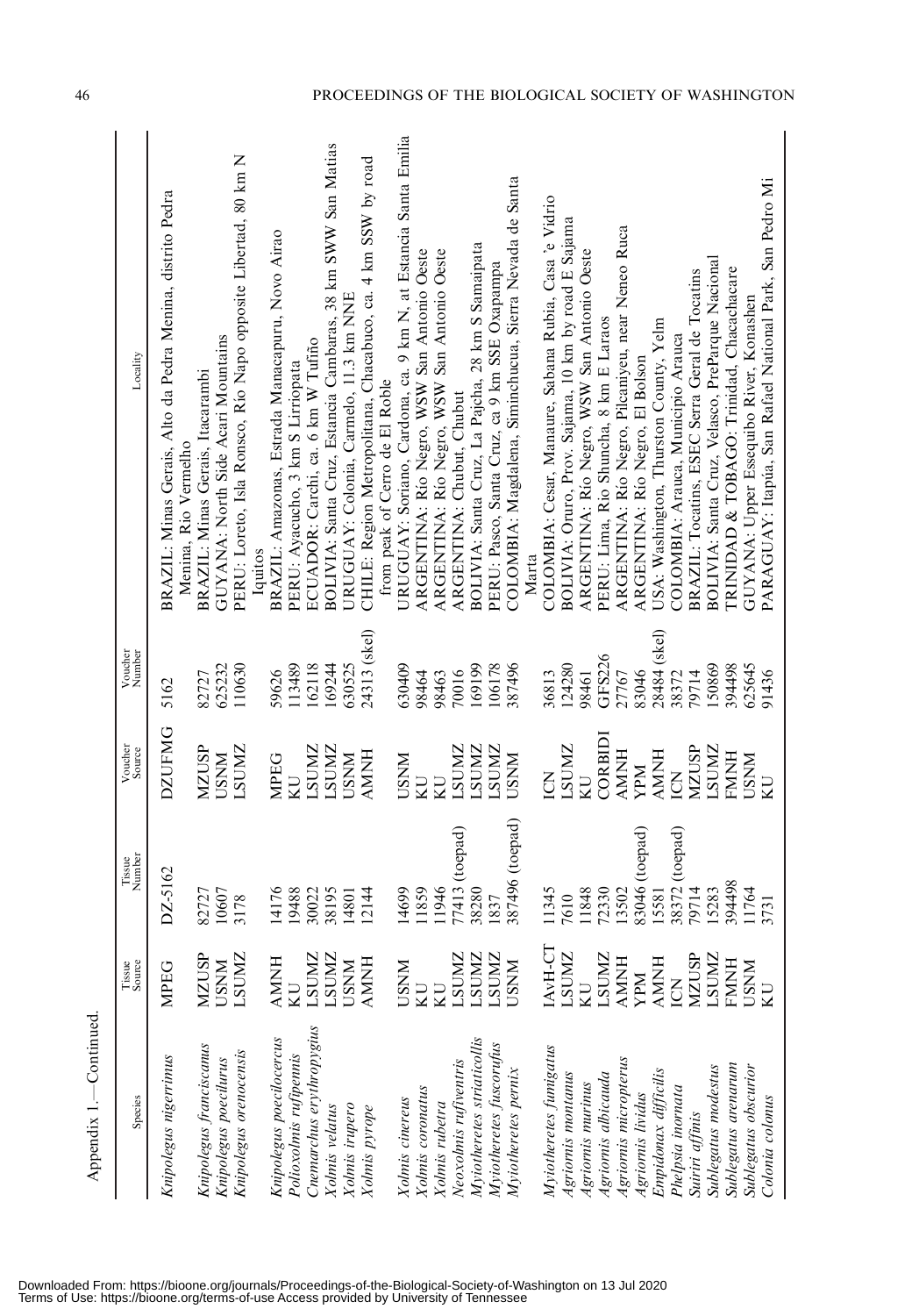| Species                          | Tissue<br>Source       | Tissue<br>Number | Voucher<br>Source | Voucher<br>Number | Locality                                                     |
|----------------------------------|------------------------|------------------|-------------------|-------------------|--------------------------------------------------------------|
| Arundinicola leucocephala        | <b>LSUMZ</b>           | 38036            | <b>LSUMZ</b>      | 169058            | BOLIVIA: Santa Cruz, Estancia Cambaras, 38 km SWW San Matias |
| Fluvicola nengeta                | <b>MPEG</b>            | <b>CPE-050</b>   | <b>MPEG</b>       | 70474             | BRAZIL: Alagoas, Ibateguara, Usina Serra Grande, Engenho     |
|                                  |                        |                  |                   |                   | Coimbra                                                      |
| Fluvicola pica                   | <b>NNSC</b>            | 14542            | <b>USNM</b>       | 627560            | GUYANA: Almond Beach, near Mouth of Waini River              |
| luvicola albiventer              |                        |                  | <b>LSUMZ</b>      | 169060            | BOLIVIA: Santa Cruz, Estancia Cambaras, 38 km SWW San Matias |
| <sup>D</sup> yrocephalus rubinus |                        | 38135<br>37157   | <b>LSUMZ</b>      | 165133            | JSA: Texas, ca. 12 1/2 mi N Bracketville                     |
| Muscipipra vetula                | LSUMZ<br>LSUMZ<br>AMNH | 315092 (toepad)  | <b>AMNH</b>       | 315092            | BRAZIL: Palmital (São Francisco)                             |
| Gubernetes yetapa                | $\overline{C}$         |                  | KU                | 88378             | PARAGUAY: Concepción, San Luis National Park                 |
| <b>Yolmis</b> dominicanus        | <b>USNM</b>            | 14897            | <b>NNSU</b>       | 630166            | JRUGUAY: Rocha, Rocha, 8.8 km NE, at Arroyo de las Conchas   |
| llectrurus tricolor              |                        | 3596             | <b>UN</b>         | 91404             | PARAGUAY: Itapúa, San Rafael National Park, San Pedro Mi     |
| Alectrurus risora                |                        | 3430             |                   | 90263             | PARAGUAY: Misiones, San Juan Bautista, 20 km SW              |
|                                  |                        |                  |                   |                   |                                                              |

## Appendix 2.

Additional phylogenies of the Xolmiini excerpted from those of Harvey et al. (in review). (A) The same ExaML T400F tree from Figure 1, with Fluvicolini added and a single representative of Contopini included. (B) An ExaML tree of concatenated sequences after heavy filtering for missing data (HGAPF). (C) A coalescent-based species tree estimated using ASTRAL-III with minimally filtered sequences (T400F), after removing individuals missing from more than 250 gene trees. ASTRAL does not estimate terminal branch lengths, so these were assigned the median length of the internal branches for visualization purposes. Values at nodes indicate bootstrap support for ExaML trees and local posterior probabilities for the ASTRAL tree. In all trees, asterisks denote complete support (bootstrap support  $= 100\%$  or posterior probability  $= 1.0$ ).

Appendix 1.—Continued.

Appendix 1.-Continued.

 $\rightarrow$